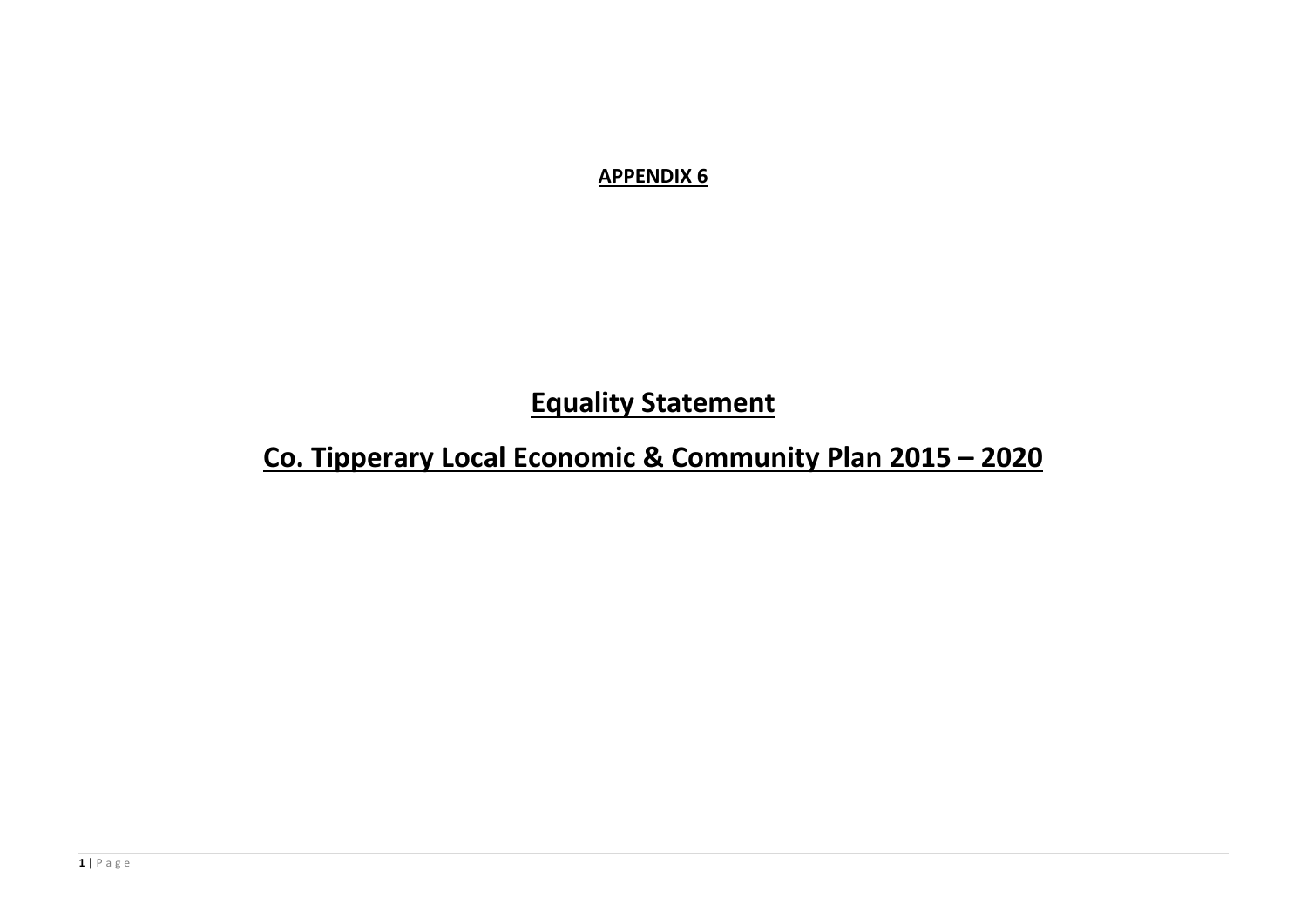| <b>Community Development Priority</b>                                                                                                                                                                                                  | <b>Gender</b>          | <b>Marital</b><br><b>Status</b> | Family<br><b>Status</b> | Age                    | Disability    | Race | <b>Sexual</b><br><b>Orientation</b> | Religion                   | <b>Travellers</b>          | <b>Comments</b>                                                                                                                                                                                                                       |
|----------------------------------------------------------------------------------------------------------------------------------------------------------------------------------------------------------------------------------------|------------------------|---------------------------------|-------------------------|------------------------|---------------|------|-------------------------------------|----------------------------|----------------------------|---------------------------------------------------------------------------------------------------------------------------------------------------------------------------------------------------------------------------------------|
| 1a) Support and enable continuing improvement of access to services within the<br>community for all citizens in a manner that is realistic, capable of being delivered<br>and which utilizes the strengths of the existing communities |                        |                                 |                         | ٦.                     |               |      |                                     |                            |                            |                                                                                                                                                                                                                                       |
| <b>1b</b> ) Improve the quality of life and well being for communities through supporting<br>prioritised community infrastructural development and providing prioritized<br>relevant support services                                  |                        |                                 |                         | $\boldsymbol{\Lambda}$ |               |      |                                     | へ                          | $\triangleleft$            |                                                                                                                                                                                                                                       |
| 2a) To Support the development of sustainable resilient communities enabling<br>them to have a meaningful quality of life and to respond to the needs in their<br>community.                                                           |                        |                                 |                         | 1.                     |               |      | ᄾ                                   | へ                          | $\triangleleft$            |                                                                                                                                                                                                                                       |
| 2b) To support communities and the voluntary sectors to have a meaningful voice<br>in decision making in areas which affect their communities, through the<br>development of effective structures and supports.                        |                        |                                 |                         | ٦                      |               |      |                                     |                            | $\boldsymbol{\mathcal{A}}$ |                                                                                                                                                                                                                                       |
| 3) Seek to eliminate or significantly reduce those areas with the highest level of<br>social deprivation in the County                                                                                                                 | $\triangleleft$        |                                 |                         | $\boldsymbol{\Lambda}$ |               |      |                                     | $\boldsymbol{\mathcal{A}}$ | $\boldsymbol{\mathcal{A}}$ |                                                                                                                                                                                                                                       |
| 4) Address the high level of long term unemployed through targeting those areas<br>with the highest level of long term unemployment in the County                                                                                      |                        |                                 |                         | $\mathcal{N}$          | $\mathcal{N}$ |      |                                     | $\mathcal{N}$              | $\boldsymbol{\gamma}$      |                                                                                                                                                                                                                                       |
| 5) To maximise life opportunity and potential for young people and support and<br>facilitate their contribution to the sustainable development of the county.                                                                          |                        |                                 |                         |                        | $\mathcal{N}$ |      | $\boldsymbol{\mathcal{L}}$          | $\boldsymbol{\Lambda}$     | $\boldsymbol{\Lambda}$     | This is an objective focussed<br>particularly at young people and<br>as such will not address those<br>who are deemed older. However,<br>the area around vulnerable<br>families and elderly is addressed<br>elsewhere in the document |
| 6) Reduce the marginalisation of specific target groups and communities<br>Travelling community, Non Irish Nationals and Asylum Seekers, Lone Parents,<br>LGBTI and people at risk of homelessness                                     |                        |                                 |                         | ᄾ                      |               |      |                                     |                            |                            |                                                                                                                                                                                                                                       |
| 7) Provide a targeted and integrated response to needs of vulnerable families,<br>children/young people in areas of greater risk                                                                                                       |                        |                                 |                         | $\boldsymbol{\Lambda}$ |               |      |                                     | ᄾ                          | $\triangleleft$            |                                                                                                                                                                                                                                       |
| 8) Develop an integrated response to the needs of the elderly population with a<br>particular focus on those areas which are geographically isolated and where the<br>concentration of $65+$ is greatest                               |                        |                                 |                         | $\mathbf{r}$           |               |      |                                     |                            |                            | This is an objective focussed<br>particularly on the elderly and as<br>such will not address those who<br>are deemed younger. However,<br>the area around vulnerable youths<br>is addressed elsewhere in the<br>document              |
| 9) Develop an integrated response to reducing the level of substance misuse/in<br>agreed targeted areas                                                                                                                                | $\boldsymbol{\Lambda}$ |                                 |                         | $\boldsymbol{\Lambda}$ |               |      |                                     | $\boldsymbol{\Lambda}$     | $\triangleleft$            |                                                                                                                                                                                                                                       |
| 10) Develop an integrated approach to supporting people of all ages with<br>disabilities to access opportunities so that their quality of life is improved                                                                             | $\boldsymbol{\gamma}$  |                                 |                         | $\mathcal{N}$          |               |      | $\Delta$                            | $\mathcal{N}$              | $\boldsymbol{\Lambda}$     |                                                                                                                                                                                                                                       |
| 11) Integrated response in relation to health and wellbeing of the community in<br>relation to marginalised groups and areas                                                                                                           | $\triangleleft$        |                                 |                         | $\boldsymbol{\Lambda}$ | $\Delta l$    |      |                                     | $\Delta$                   | $\Delta$                   |                                                                                                                                                                                                                                       |

| <b>Disability</b> | Race | <b>Sexual</b><br>Orientation | Religion | <b>Travellers</b> | <b>Comments</b>                                                                                                                                                                                                                       |
|-------------------|------|------------------------------|----------|-------------------|---------------------------------------------------------------------------------------------------------------------------------------------------------------------------------------------------------------------------------------|
|                   |      |                              |          |                   |                                                                                                                                                                                                                                       |
|                   |      |                              |          |                   |                                                                                                                                                                                                                                       |
|                   |      |                              |          |                   |                                                                                                                                                                                                                                       |
|                   |      |                              |          |                   |                                                                                                                                                                                                                                       |
|                   |      |                              |          |                   |                                                                                                                                                                                                                                       |
|                   |      |                              |          |                   |                                                                                                                                                                                                                                       |
|                   |      |                              |          |                   | This is an objective focussed<br>particularly at young people and<br>as such will not address those<br>who are deemed older. However,<br>the area around vulnerable<br>families and elderly is addressed<br>elsewhere in the document |
|                   |      |                              |          |                   |                                                                                                                                                                                                                                       |
|                   |      |                              |          |                   |                                                                                                                                                                                                                                       |
|                   |      |                              |          |                   | This is an objective focussed<br>particularly on the elderly and as<br>such will not address those who<br>are deemed younger. However,<br>the area around vulnerable youths<br>is addressed elsewhere in the<br>document              |
|                   |      |                              |          |                   |                                                                                                                                                                                                                                       |
|                   |      |                              |          |                   |                                                                                                                                                                                                                                       |
|                   |      |                              |          |                   |                                                                                                                                                                                                                                       |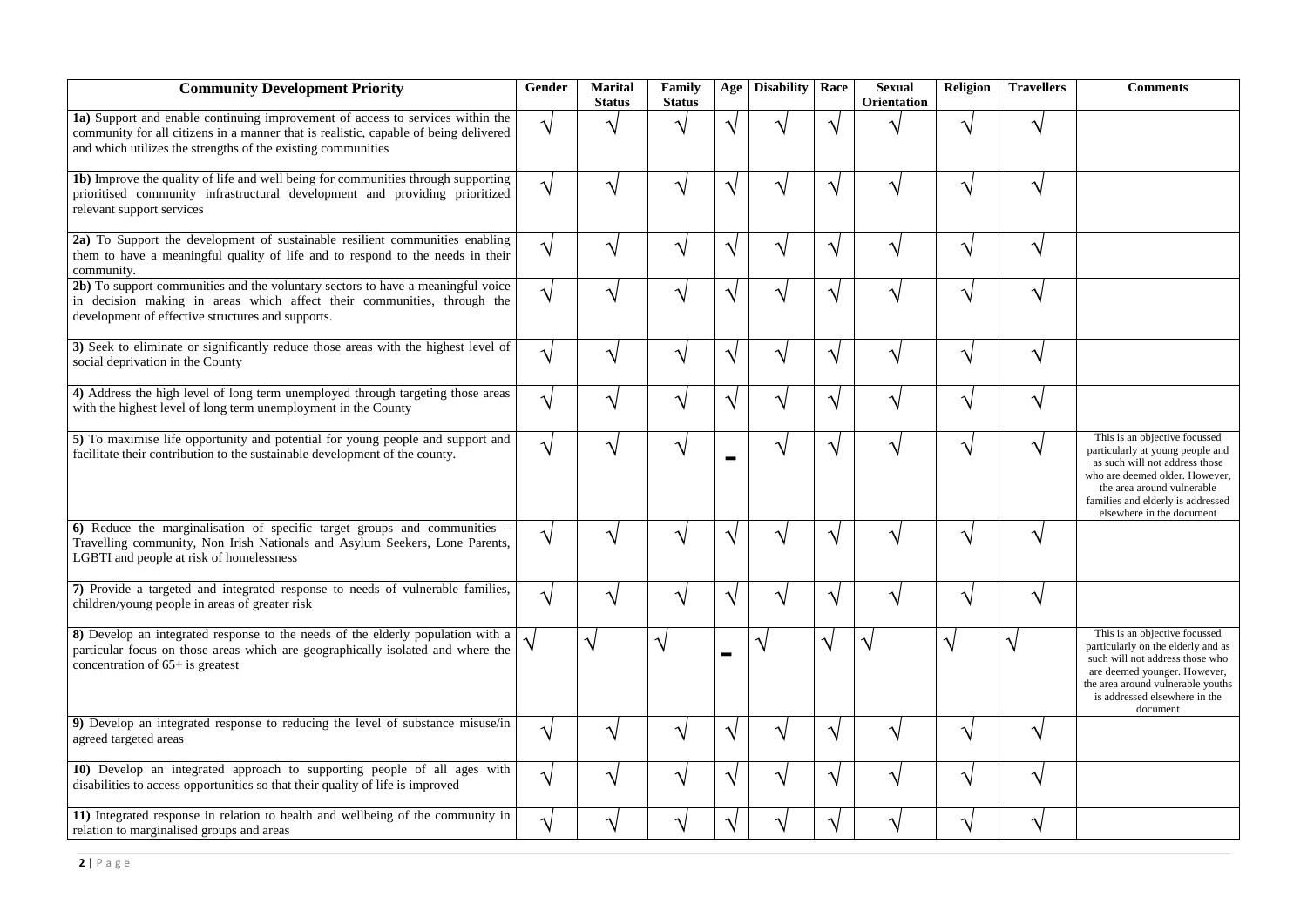| <b>Community Development Priority</b>                                                                                                                                                                       | <b>Gender</b>          | <b>Marital</b><br><b>Status</b> | Family<br><b>Status</b> | Age | <b>Disability</b> | Race                      | <b>Sexual</b><br><b>Orientation</b> | <b>Religion</b>            | <b>Travellers</b>     | <b>Comments</b>                                                                                                                                                                               |
|-------------------------------------------------------------------------------------------------------------------------------------------------------------------------------------------------------------|------------------------|---------------------------------|-------------------------|-----|-------------------|---------------------------|-------------------------------------|----------------------------|-----------------------|-----------------------------------------------------------------------------------------------------------------------------------------------------------------------------------------------|
| 12) To provide opportunities for the citizens to access life-long educational<br>opportunities with a particular targeted focus to provide supports for communities<br>and individuals who are marginalised | $\boldsymbol{\Lambda}$ |                                 |                         |     | へ                 |                           |                                     | $\boldsymbol{\gamma}$      |                       |                                                                                                                                                                                               |
| 13) Develop the potential for alternative energy projects to reduce impact of<br>poverty in key areas where social deprivation is highest                                                                   | $\Delta$               |                                 | $\boldsymbol{\Lambda}$  |     | ᄾ                 | $\triangleleft$           |                                     | $\boldsymbol{\gamma}$      | ᄾ                     |                                                                                                                                                                                               |
| 14) Develop a sense of security and safety in communities in Tipperary with<br>particular reference to the elderly and those who live in more isolated rural areas.                                         | ٦١                     |                                 | $\Delta$                |     | $\mathcal{L}$     | $\Delta$                  |                                     | $\boldsymbol{\Lambda}$     | $\boldsymbol{\gamma}$ |                                                                                                                                                                                               |
| <b>Economic Development Priority</b>                                                                                                                                                                        | <b>Gender</b>          | <b>Marital</b><br><b>Status</b> | Family<br><b>Status</b> | Age | Disability        | Race                      | <b>Sexual</b><br><b>Orientation</b> | <b>Religion</b>            | <b>Travellers</b>     | <b>Comments</b>                                                                                                                                                                               |
| 1)To Promote and enable appropriate economic development opportunities<br>throughout the County                                                                                                             | $\mathcal{L}$          |                                 | $\boldsymbol{\Lambda}$  |     | 1                 | $\triangle$               |                                     | $\boldsymbol{\Lambda}$     | ᄾ                     |                                                                                                                                                                                               |
| 2) To improve the sustainability of the County's energy use by supporting<br>enterprises in energy efficient use/improvements and by growing the renewable<br>energy enterprise sector                      |                        |                                 |                         |     |                   | <b>Contract</b>           |                                     |                            |                       | This is specific to enterprise<br>operators and whilst it does not<br>contain any specific policy<br>targeted at the 9 sectors, it<br>does not specifically exclude<br>them in any way either |
| 3) Identify, prioritise and address the infrastructural deficits in the County which<br>are restricting the ability to deliver appropriate economic development<br>opportunities in all parts of the County | $\mathcal{L}$          |                                 |                         |     | ᄾ                 |                           |                                     | $\Delta$                   |                       | This is infrastructure specific<br>and addressing the deficits will<br>impact positively on all 9<br>sectors                                                                                  |
| 4) Identify and Address the skills deficit in the County relevant to the needs of<br>existing employers and future employment opportunities                                                                 |                        |                                 |                         |     |                   |                           |                                     |                            |                       | This is skill specific - no<br>specific policy targeted at the 9<br>sectors but no specific<br>exclusion either. Community<br>development supports above<br>are relevant                      |
| 5A) Proactively assist in enabling an increase in new enterprise start-ups<br>throughout the county                                                                                                         |                        |                                 |                         |     |                   | <b>The Second</b>         |                                     |                            |                       | This is specific to<br>entrepreneurs and whilst it<br>does not contain any specific<br>policy targeted at the 9 sectors,<br>it does not specifically exclude<br>them in any way either        |
| <b>5B</b> ) to address the deficiencies around the supports to existing enterprises who are<br>entering their $3 - 5$ year life cycle                                                                       |                        |                                 |                         |     |                   | <b>The Second Service</b> |                                     | $\blacksquare$             | $\blacksquare$        | As per 5A above                                                                                                                                                                               |
| 5C) Provide a robust and proactive platform to support and enable a greater level<br>of innovation and new product development within industry                                                              |                        |                                 |                         |     |                   | <b>The Second</b>         |                                     | $\blacksquare$             | $\blacksquare$        | As per 5A above                                                                                                                                                                               |
| 5D) to actively work with key sectors and business to deliver a higher level of<br>High Potential Start Up Firms (HSPUs) within the county                                                                  |                        |                                 |                         |     |                   | <b>The Co</b>             |                                     | $\mathcal{L}_{\text{max}}$ | $\blacksquare$        | As per 5A above                                                                                                                                                                               |

| <b>Religion</b> | <b>Travellers</b> | <b>Comments</b>                                                                                                                                                                               |
|-----------------|-------------------|-----------------------------------------------------------------------------------------------------------------------------------------------------------------------------------------------|
|                 |                   |                                                                                                                                                                                               |
|                 |                   |                                                                                                                                                                                               |
|                 |                   |                                                                                                                                                                                               |
|                 |                   |                                                                                                                                                                                               |
| <b>Religion</b> | <b>Travellers</b> | <b>Comments</b>                                                                                                                                                                               |
|                 |                   |                                                                                                                                                                                               |
|                 |                   | This is specific to enterprise<br>operators and whilst it does not<br>contain any specific policy<br>targeted at the 9 sectors, it<br>does not specifically exclude<br>them in any way either |
|                 |                   | This is infrastructure specific<br>and addressing the deficits will<br>impact positively on all 9<br>sectors                                                                                  |
|                 |                   | This is skill specific - no<br>specific policy targeted at the 9<br>sectors but no specific<br>exclusion either. Community<br>development supports above<br>are relevant                      |
|                 |                   | This is specific to<br>entrepreneurs and whilst it<br>does not contain any specific<br>policy targeted at the 9 sectors,<br>it does not specifically exclude<br>them in any way either        |
|                 |                   | As per 5A above                                                                                                                                                                               |
|                 |                   | As per 5A above                                                                                                                                                                               |
|                 |                   | As per 5A above                                                                                                                                                                               |